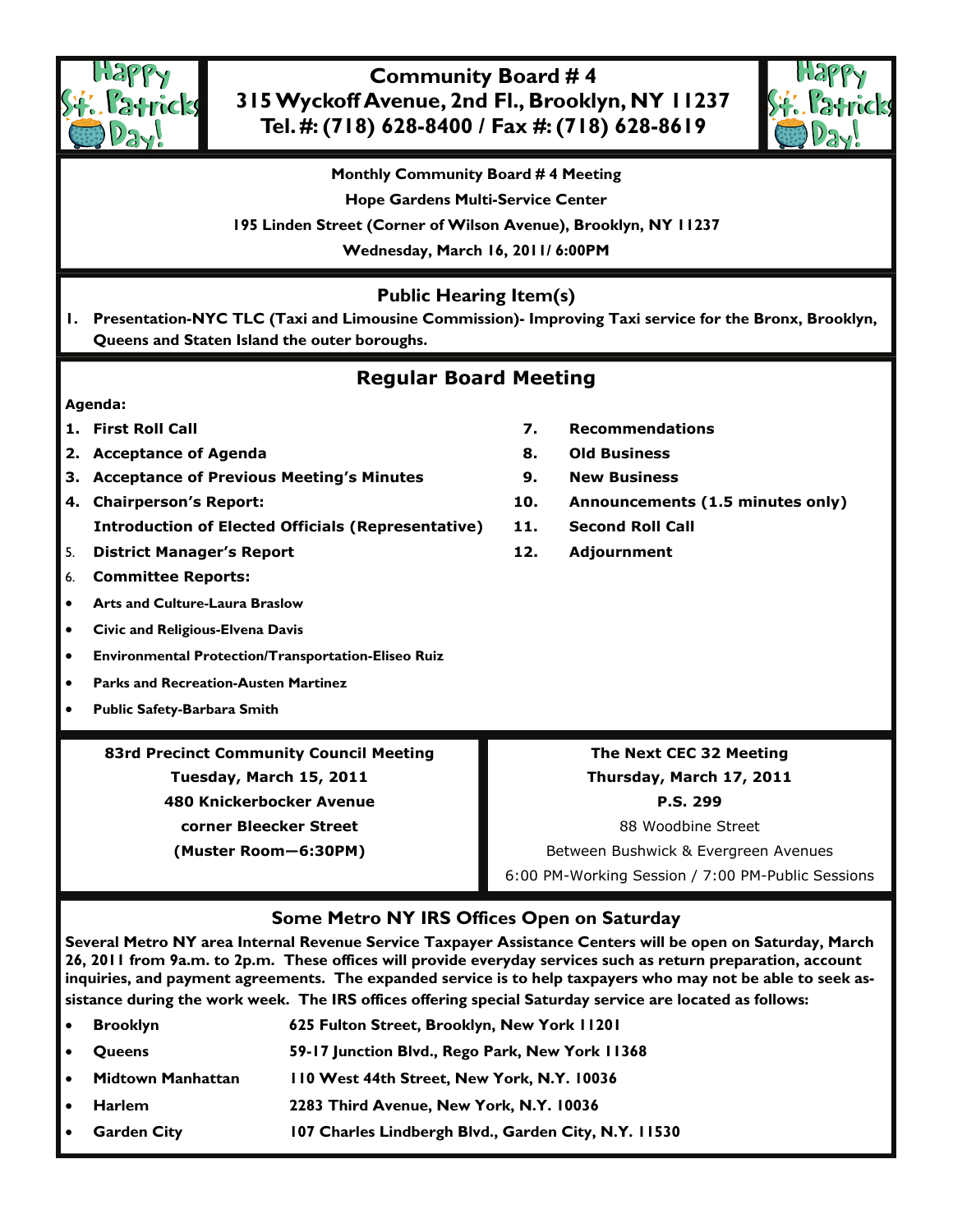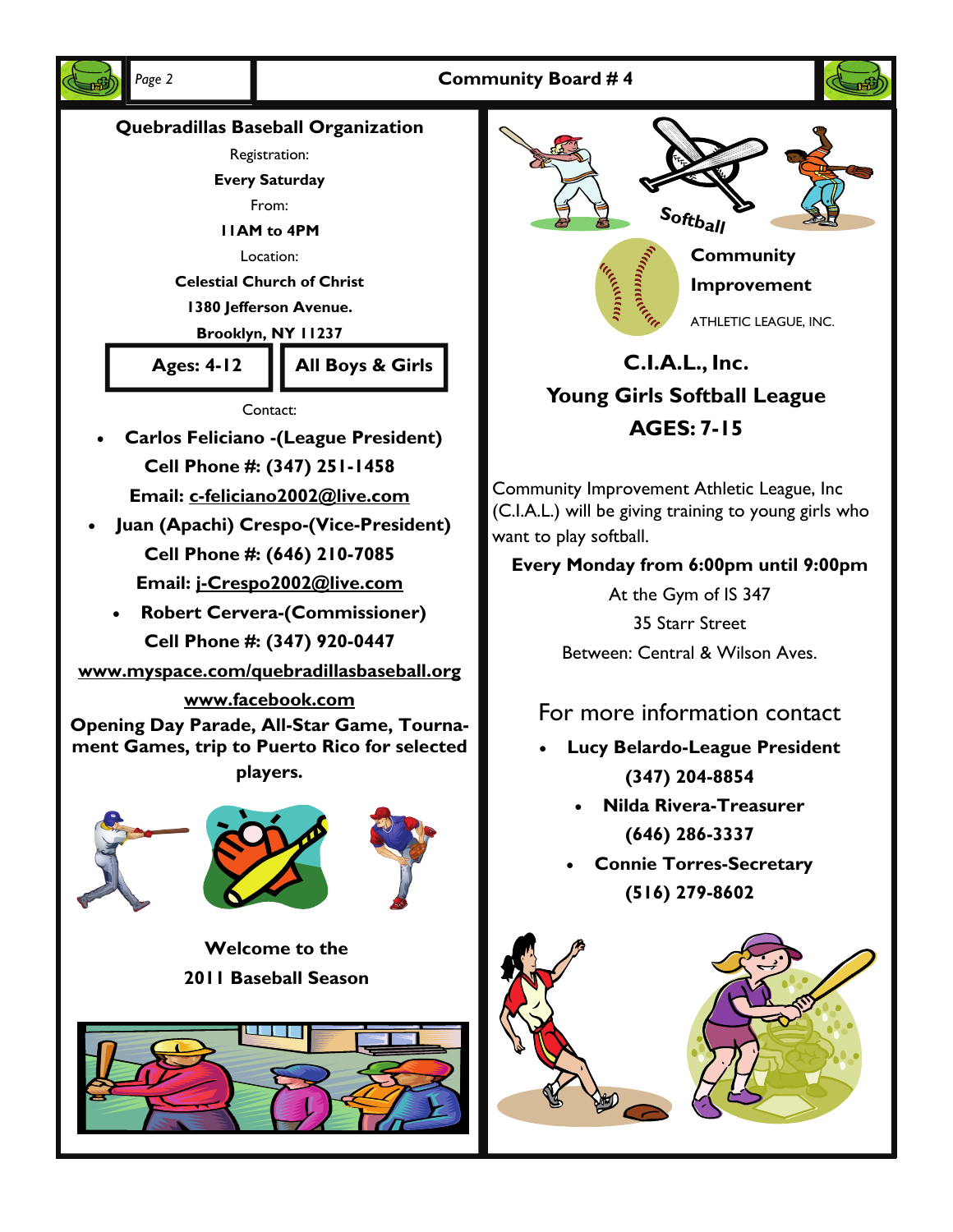

# **ARE YOU 55 OR OLDER?**

**Make a difference in your community!** 

**Volunteer with RSVP/ ACES and become a** 

# **Public Benefit Counselor.**

**ACES Volunteers are trained to help clients on the following major benefits programs:** 

• **SSI** 

- **Medicaid**
- **Food Stamps**
- **Social Security Disability**
- **Cash Assistance**

**& Many More** 



# **The Advocacy, Counseling and Entitlement**

### **Services Project**

- Help members of your community obtain the benefits and services they need.
- Participate in a seven week training program beginning April 5, 2011.
- Volunteer at ay agency in your community.
- No prior benefits counseling experience necessary.

# **For more information, call**

**Edwina Osborne at (212) 614-5412** 

**or** 

**Yvonne Pena at (212) 614-5467** 

# **United States Postal Service**

# **RATE INCREASE EFFECTIVE APRIL 17, 2001**

# **IMPACT TO RETAIL CUSTOMERS MINIMAL**

The first mailing services price change in 2 years will take effect April 17, **but the rate for a First-Class Mail stamp will remain unchanged.** The new prices will have a minimal impact on retail customers.

Price changes of note for retail customers include:

- **First-Class Mail letters (1 oz.) remain unchanged at 44 cents,**
- **First-Class Mail additional ounces increase to 20 cents,**
- **Postcards will cost 29 cents,**
- **Letters to Canada or Mexico (1 oz.) increase to 80 cents, and**
- **Letters to other international destinations will remain unchanged at 98 cents.**
- **For More Info visit our website at www.usps.com**



# **DONATIONS NEEDED!**

# **SCO Family of Services**

Reaching out to our community for whatever you can afford to give from your heart will be greatly appreciated by our families who have fallen on hard times; trying to survive and searching for new beginnings. We welcome new and gently used items. Drop offs can be made at:

#### **Stockholm Family Residence**

#### **99 Stockholm Street**

### **Brooklyn, NY 11221**

# **Phone: 718-574-2200 ext. 20 or 11**

#### **Necessary Item:**

- Toiletries: body soap, toilet paper, deodorant, towels, tooth paste, tooth brushes, detergents, sponges.
- Bed Linens/pillows/Blankets
- Pots and Pans
- Utensils
- Adults and Children's clothing (jackets, gloves, scarves, sweaters, shoes, socks)
- Books and toys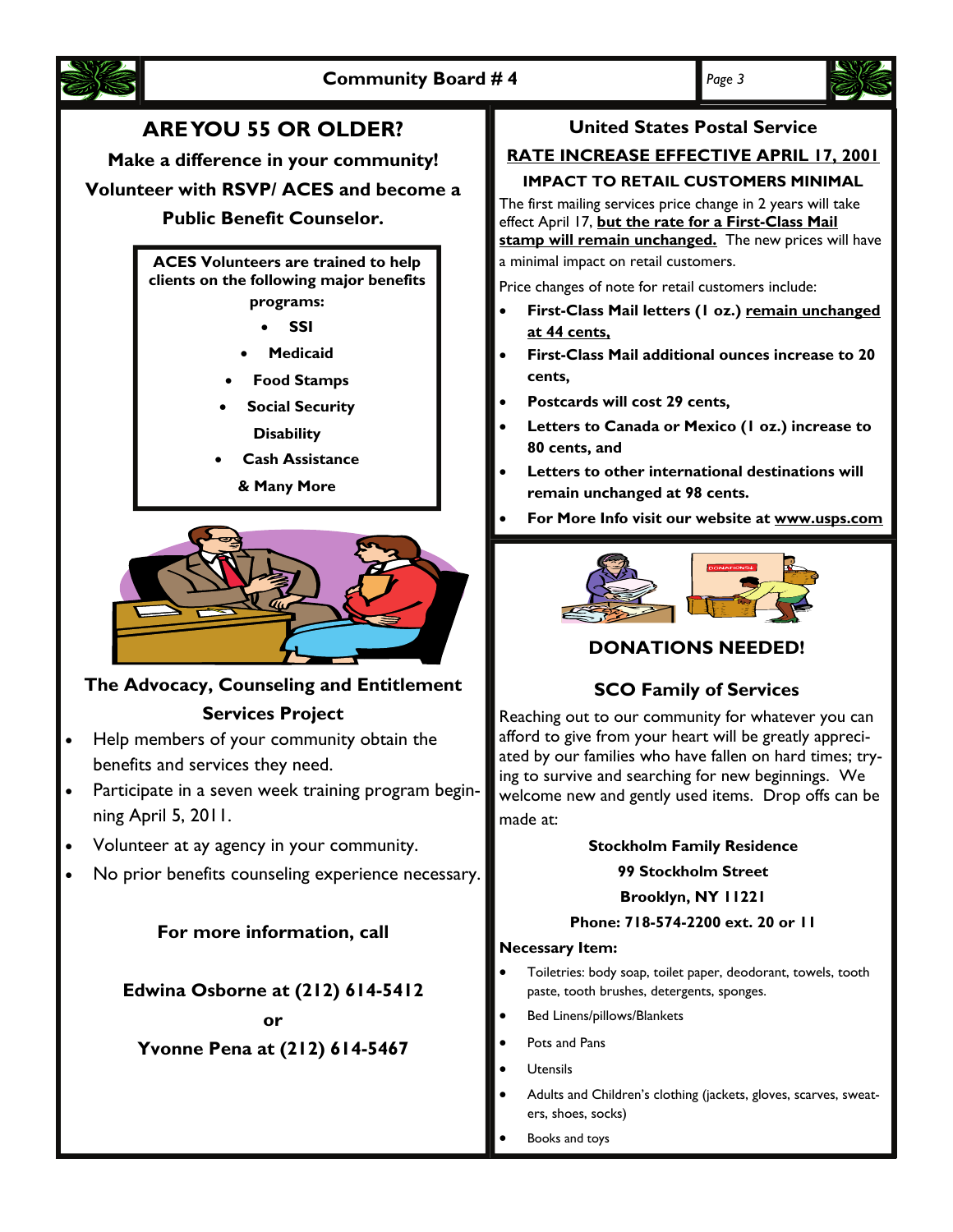# Page 4 **Community Board #4**





#### **SCO Family of Services**

If you have ever wanted to open your home and your hearts to a child in need.

**SCO "Family of Services" invites you to come and learn more about our** 

#### **Therapeutic Foster Care Program.**

The following is the next upcoming orientation date.

**March 24, 2011** 

**5:30p.m.** 

**1958 Fulton Street Room # 410** 

#### **(between Ralph & Howard Avenues)**

**Brooklyn, N.Y. 11223** 

**Phone #: 718-363-3521 Ext. 303 or 304** 

**Email: info@sco.org** 

**Website: www.sco.org**

New York City Council **Speaker Christine C. Quinn** 

In collaboration with

**Congresswoman Nydia M. Velazquez,** Ranking Member, House Committee on small business

Brooklyn Borough President **Marty Markowitz** 

Council Members **Domenic M. Recchia, Jr.,** Chair, Finance **Committee** 

**Diana Reyna,** Chair, Small Business Committee

The New York City Council Brooklyn Delegation, **Erik Martin Dilan,** Chair with the Brooklyn Chamber of Commerce, New York City Department of Small Business Services

#### **INVITE YOU TO A**

**CREDIT READY NYC CREDIT FAIR AND SMALL BUSINESS PANEL DISCUSSION WITH ELECTED OFFICIALS AND SMALL BUSINESS LENDERS** 

**ACCESS TO CREDIT**– Learn how to apply for small business loans **Speak to the lenders:** Banks, Community Lenders, SBA, NYC Department of Small Business Services, Alternative Lenders

> **On site counseling will be available Tuesday, March 22, 2011 4:30PM-8:30PM Saint Francis College**

**180 Remsen Street (Between Court & Clinton Streets) \*Panel Discussion: Small Business Access to capital-5:30PM-7:00PM To RSVP Please Call (212) 788-6871 or Email: EVENTS@COUNCIL.NYC.GOV** 

**New York City Child Care Resource & Referral Consortium** 

#### **FAMILY RESOURCE DAYS**

#### **Get information on:**

- **Summer Camps**
- **Child Care Programs**
- **Educational Resources**

# **Admission FREE!**



Representatives from a variety of community resources will be available to provide the information you need to make the best decisions for your family.

**For more information and directions, please call (888) 469-5999. Visit our web site at www.nycchildcareconsortium.org** 

### **Bronx**

**March 12, 2011 / 10:00 a.m.—2:00 p.m.** 

**Bronx Library Center, Pre-Function Lobby 310 East Kingsbridge Road, Bronx, NY 10458** 

### **Queens**

**March 19, 2011 / 11:00 a.m.—3:00 p.m. Queens Library at Flushing 41-17 Main Street, Flushing, NY 11355** 

### **Brooklyn**

**March 26, 2011 / 11:00 a.m.—3:00 p.m. Kings Plaza Shopping Center 5100 Flatbush Avenue, Brooklyn, NY 11234** 

# **Manhattan**

**April 2, 2011 / 11:00 a.m.—3:00 p.m. Dr. Sun Yat Sen Middle School 131 100 Hester Street, New York, NY 10002**